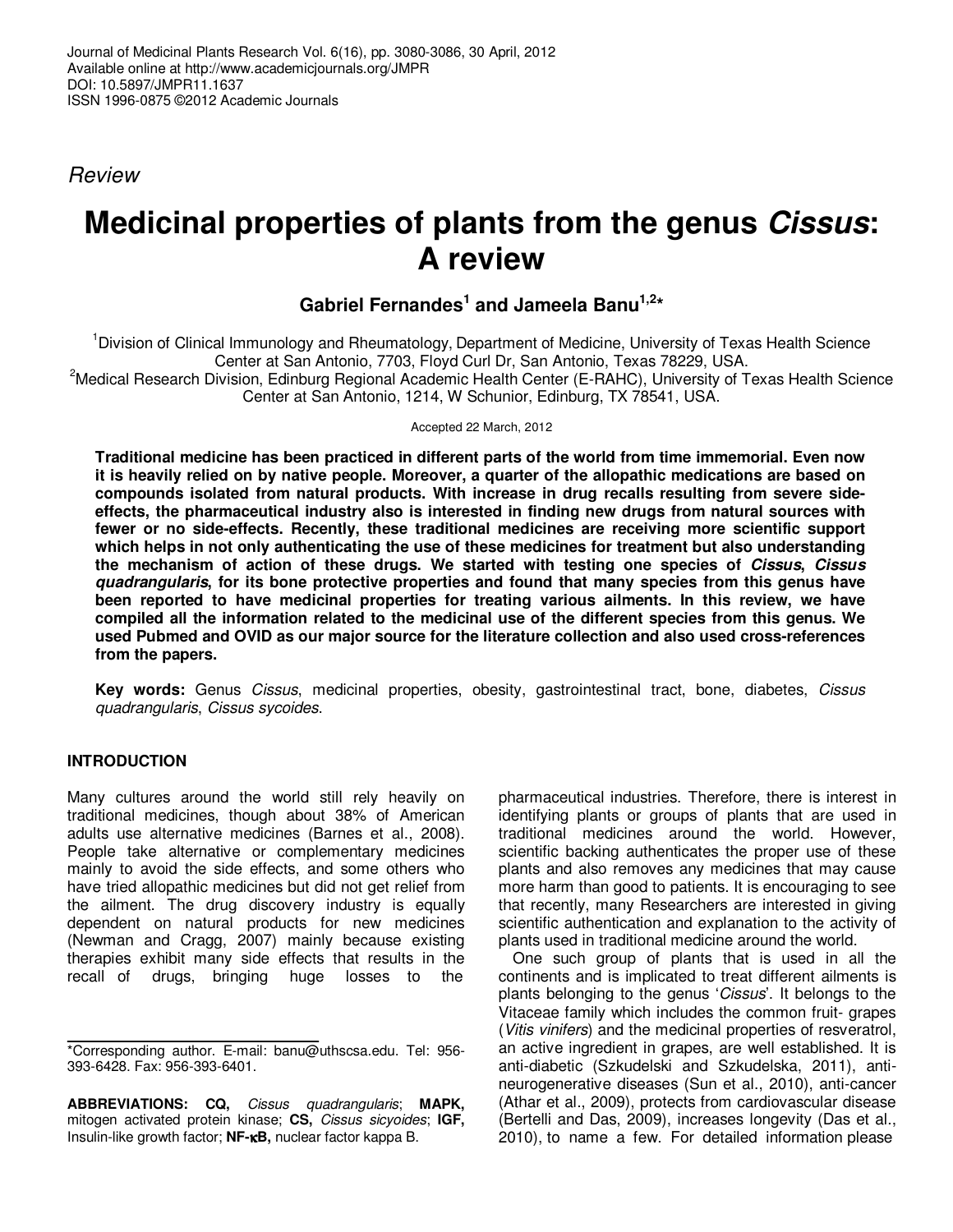refer to the Resveratrol and Health Issue in the Annals of New York Academy of Sciences (2011). We searched the literature using Pubmed and OVID (Ovid MEDLINE, Cochrane Database of Systematic Reviews, Cochrane Central Register of Controlled Trials, Cochrane Methodology Register) and compiled this review on the medicinal properties of the different species from the genus Cissus.

## **PLANTS FROM THE GENUS CISSUS**

The genus Cissus consists of about 350 species of which, at least, a dozen is used globally in traditional medicine to treat different ailments (Table 1). In Australia, Bush Medicine Practitioners use C. hypoglauca to treat sore throat (Lassak and McCarthy, 1997). Many cultures in Asia, both East and West Asia, have used locally available species of Cissus to treat several medical problems. In China and the far East, C. assamica, is used as anti-snake venom as it decreases endothelin-1 and sarafotoxin 6b (Yang et al., 1998), while in South east Asia including the Indian subcontinent and Sri Lanka, Cissus quadrangularis is used for fracture healing (Udupa and Prasad, 1962) and as an anti-obesity agent (Oben et al., 2006). In West Asia, Cissus hamaderohensis, is reported to inhibit angiotensin converting enzyme (ACE), neutral endopeptidase (NGP) and aminopeptidase N (APN) (Oleski et al., 2006) as well as have anti-viral properties (Mothana et al., 2006). Several countries in Africa use different species of *Cissus* in their traditional medicinal practices: Cameroon traditional medicine uses C. aralioides as anti-microbial and toxicological agent against microorganisms of the gastrointestinal and urogenital tracts (Assob et al., 2011). Alcoholic extracts of a Gabonese medicinal plant  $-$  C. debilis - showed antiproliferative activity on human CaCo-2 cells (Line-Edwige et al., 2009). In Nigeria, a few species like Cissus populnea, Cissus ibuensis and C. quadrangularis are used in their native medicine. Methanolic extracts of C. populnea increased proliferation of sertoli cells TM4 in in vitro studies (Osibote et al., 2011) but not in humans treated for 72 days (Ojekale et al., 2006). In addition, it has anti sickling and anti-bacterial properties (Kone et al., 2004; Moody et al., 2003) as well as to treat trypanosomiasis (Atawodi et al., 2002). Most importantly, C. populnea had no adverse side effects after long term administration to Rabbits (Ojekale et al., 2007). While C. ibuensis is used to treat gastrointestinal problems (Irvine, 1961), rheumatism and arthritis (Dalzeil, 1958). In Congo, Cissus rubiginosa, is used as anti-dysentery and antidiarrhoea agent (Otshudi et al., 2000). Cissus rotundifolia from Africa and Asia shows anti-diabetic (Onyechi et al., 1998) as well as anti parasitic properties (Alzoreky and Nakahara, 2003). In the Caribbean islands of Trinidad and Tobago, C. verticillata is used as an anti-diabetic agent and to treat urinary problems (Lans, 2006). Moving on to the mainland of South America, in Brazil, Cissus sycoides is commonly used as vegetal insulin (Salgado et al., 2009). Of these reports, the most studied are C. quadrangularis for obesity, fracture healing and bone diseases and C. sycoides as an anti-diabetic agent. We have compiled all the related reports for these two species in this review with an attempt to determine the possibility of using these plants and plant compounds as therapeutic agents to treat or prevent obesity, bone related disease and diabetes.

## **Cissus quadrangularis (CQ)**

C. quadrangularis (CQ) is promoted as a weight loss agent. CQ by itself or in formulations like Cylaris and CORE and in the combination with Irvingis gabonensis reduced body weight (Hasani- Ranjbar et al., 2009; Oben et al., 2006; Oben et al., 2007; Oben et al., 2008). In addition to weight reduction, CQ also reduced blood glucose levels and serum lipids (Oben et al., 2006). It also alleviated insulin resistance and scavenged free radicals (Chidambaram and Carni, 2010). Antioxidant and antimicrobial activity (Chidambara et al., 2003) are also reported with CQ consumption. CQ shows gastroprotective (Jainu and Devi, 2004, 2005, 2006; Jainu et al., 2006) and hepatoprotective properties (Viswanatha et al., 2010), as well as suppresses chronic ulcers (Jainu and Mohan, 2008; Jainu et al., 2010). CQ is also reported to reduce hemorrhoids (Panthong et al., 2007), however this claim is controversial (Panpimanmas et al., 2011). CQ also demonstrates anti-inflammatory and analgesic properties (Panthong et al., 2007; Vijay and Vijayvergia, 2010). In rats, CQ reduced edema of the ears and paws. In addition, CQ also shows anti-tumor activity (Nalini et al., 2011).

In Ayurvedic medicine, the extract of CQ is used to enhance bone fracture healings. In the 1960's several studies using animal models have shown that CQ increased the fracture healing process, by accumulation of mucopolysaccharides at the site of bone fracture and also hastened the calcification process (Udupa et al., 1961; Singh and Udupa, 1962) and increased the tensile strength of the bone in rats (Udupa and Prasad, 1964a,b). There was enhanced fracture healing in dogs after intramuscular injections of aqueous of CQ (Chopra et al., 1975, 1976). Ethanol and petroleum extracts of CQ completely restored the biomechanical properties and structure of the bone in rats (Shirwaikar et al., 2003; Potu et al., 2010, 2011). Petroleum extracts also reduced Trap activity and increased alkaline phosphatase activity, histochemically, in ovariectomized rats (Potu et al., 2009). Even fetal bone development was stimulated when pregnant rats were given this extract (Potu et al., 2008).

In *in vitro* studies using a couple of cell lines, there is evidence that CQ may be of benefit to the bone. Bone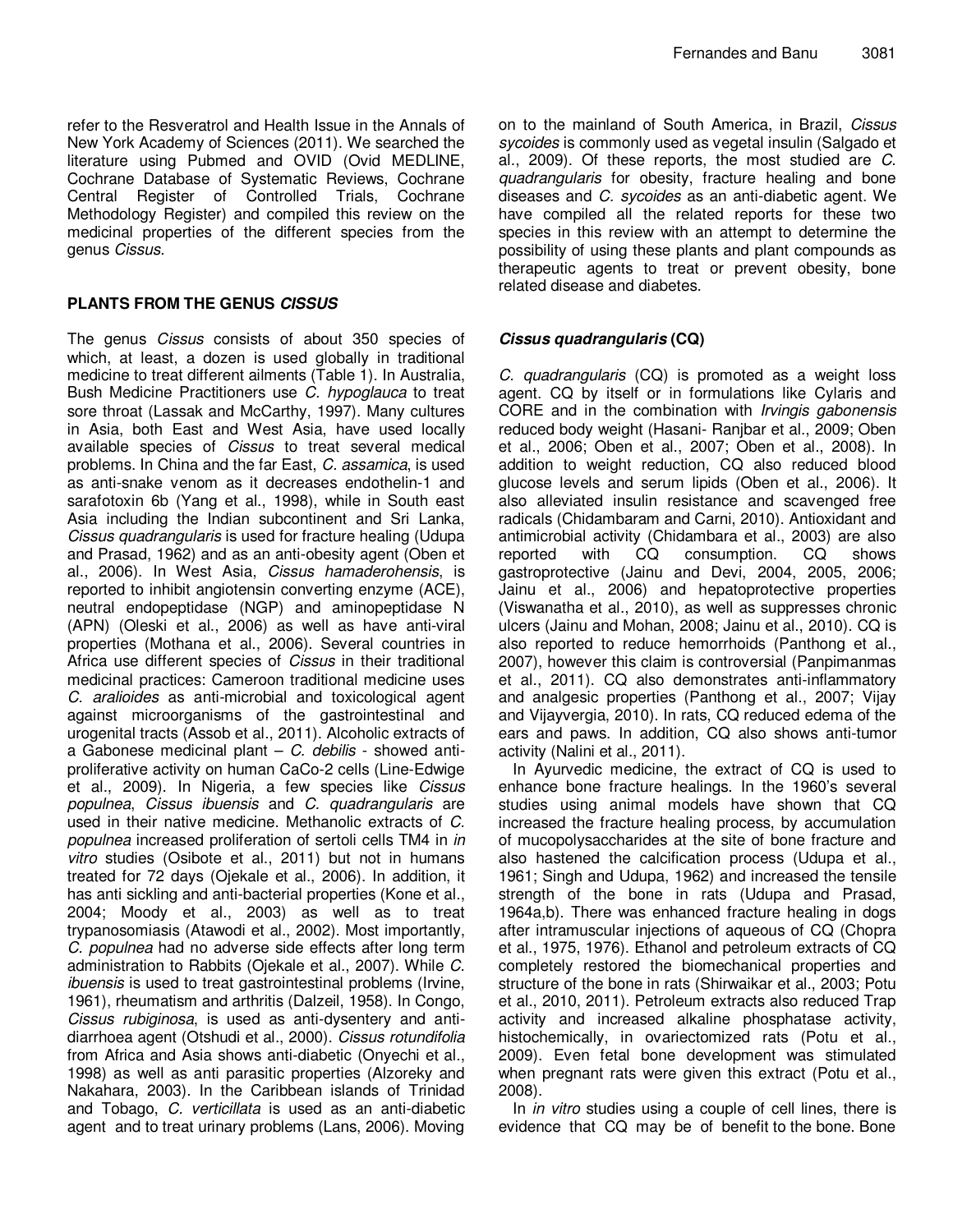#### 3082 J. Med. Plants Res.

#### Table 1. List of different species of *Cissus* genus used in medicine.

| S/N | <b>Species</b>    | Location                                           | Common name                                    | <b>Medicinal property</b>                                                                 | <b>References</b>                                         |
|-----|-------------------|----------------------------------------------------|------------------------------------------------|-------------------------------------------------------------------------------------------|-----------------------------------------------------------|
|     | C. araloides      | Cameroon                                           | Kindamina                                      | Anti-microbial                                                                            | Assob et al. (2011)                                       |
| 2   | C. assamica       | China, India, Cambodia, Bhutan, Nepal,<br>Thailand |                                                | Anti-snake venom                                                                          | Yang et al. (1998)                                        |
| 3   | C. debilis        | Cameroon                                           |                                                | Anti-cell proliferation                                                                   | Line-Edwige et al. (2009)                                 |
|     | C. hamaderohensis | Yemen                                              |                                                | Anti-viral, anti ACE, NGP and APN                                                         | Oleski et al. (2006)                                      |
| b   | C. hypoglauca     | Australia                                          | Jungle grape, Water vine, five leaf water vine | Sore-throat                                                                               | Lassack (1997)                                            |
| 6   | C. ibuensis       | Nigeria (Africa), Niger, Ghana                     |                                                | Rheumatism, arthritis, Gastrointestinal tract                                             | Dalzeil (1958) and Irvine (1961)                          |
|     | C. populnea       | Nigeria (Africa)                                   | Food gum, Ager, Okoho                          | Increase proliferation of sertoli cells                                                   | Osibote eta I. (2011)                                     |
| 8   | C. quadrangularis | India, Sri Lanka (Asia)                            | Veldt grape                                    | Fracture healing, increases bone strength,<br>protects bone from postmenopausal bone loss | Udupa and Prasad (1962; 1964)                             |
| 9   | C. rotundifolia   | Africa, South America                              | Arabian wax Cissus, Peruvian grape Ivy         | Anti-parasitic, anti-diabetic                                                             | Onyechi et al. (1998) and Alzoreky<br>and Nakamura (2003) |
| 10  | C. rubiginosa     | Congo                                              |                                                | Anti dysentery, anti diarrhoea                                                            | Otshudi et al. (2000)                                     |
| 11  | C. sicyoides      | Brazil (South America)                             | Princess vine, curtain ivy, millionaire vine   | Anti-diabetic, diuretic, anti-inflammatory, anti-<br>convulsant, anxiolyte                | Salgado et al. (2009)                                     |
| 12  | C. verticillata   | Trinidad and Tobago (Carribean)                    |                                                | Anti-cholesterol, anti-diabetic                                                           | Lans (2006)                                               |

marrow mesenchymal stem cells showed that petroleum ether extracts of CQ stimulated osteoblastogenesis (Potu et al., 2009). Murine osteoblastic cells exhibited MAPK dependent increase of alkaline phosphatase after treatment with ethanol extracts of CQ (Parisuthiman et al., 2009). Rat calvarial cells treated with compound isolated from CQ showed increased mineralization (Kumar et al., 2010).  $SaOS<sub>2</sub>$  cells, when treated with ethanolic extracts of CQ increased mRNA and proteins related to the bone formation pathway and IGF-I, IGF-II and IGF binding protein

(Muthusami et al., 2011a, b).

 CQ can influence bone by several mechanisms. At the fracture site, it increases mucopolysaccharides and mineral that is deposited during the bone formation phase. In addition, it also reduces bone resorption, maybe by inhibiting the activation of NF-κB (Srisook et al., 2010), at the endocortical surface and protects the trabecular microarchitecture in the long bones. CQ is also anti-inflammatory (Panthong et al., 2007), so it may reduce the formation of proinflammatory cytokines that stimulate bone

resorption, thereby reducing bone loss. It may also act as an estrogen receptor agonist as the Friedlin rich fraction of CQ increases estrogen in rats (Aswar et al., 2010).

#### **Cissus sicyoides (CS)**

As mentioned earlier, in Brazil, C. sicyoides (CS) has shown several health benefits. Extract of this plant is used to treat diabetes, rheumatism, epilepsy and stroke. Ex vivo experiments on aortic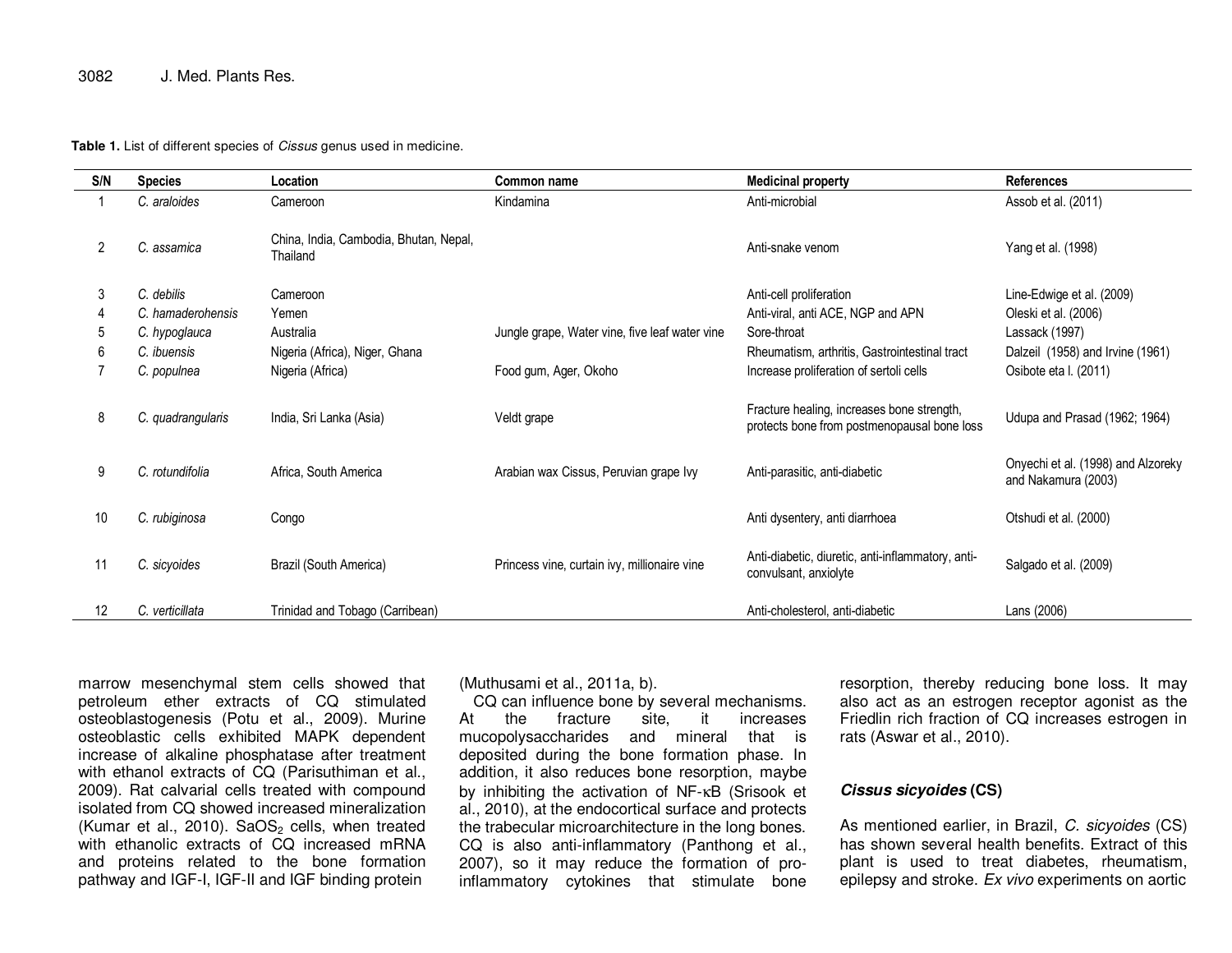rings of guinea pigs showed that the aqueous extracts of shade dried leaves from this plant, enhanced entry of extracellular calcium into cells and recycled internal calcium deposits in the endoplasmic reticulum (Garcia et al., 1997). It is also reported to have anti-oxyolytic and anti-convulsant properties on mice (Almeida et al., 2009). Crude hydroalcoholic extract had sedative effects and reduced anxiety levels. Flavanoids, linalool and  $\alpha$ tocopherol present in the leaves of this plant may be responsible for these activities (Almeida et al., 2009). CS also has anti-inflammatory properties. In mice, there was significant reduction of edema in the ears and paws after treatment with CS (Garcia et al., 2000). Flavanoids, stilbenes and some other compounds isolated from CS inhibit the release of β-hexosaminidase in rat basophilic leukemia cells (Xu et al., 2009). Methanolic extracts of CS also showed anti-allergy properties in in vitro (Quilez et al., 2004). Anti-mitotic activity of CS was reported in HEp-2 cells (Saenz et al., 2000). It can also reduce gastric ulcers in rodents (Paula et al., 2008).

Perhaps the most popular use of CS is as an anti diabetic agent. The aqueous extract of the leaves reduced blood glucose levels on Alloxan induced diabetic rats (Viana et al., 2004) in a short term (7 days) and long term (30 days) studies (Pepato et al., 2003). More evidence on the anti diabetic properties of CS in rats is reported by Salgado (Salgado et al., 2009) in rats. Another study showed that leaf extracts of CS had antidiabetic properties in both rats and mice (Mori et al., 2001). Among the reports that support CS as having antidiabetic properties, there are reports that hydroalchoholic or alcoholic extracts of the leaves of CS does not show hypoglycemic effects in rats (Beltrame et al., 2001). The major difference between these studies is the use of aqueous extract of leaves vs alcoholic extracts. The aqueous extracts show hypoglycemic activity suggesting that compounds extracted in water are potent antidiabetic agents. Interestingly, humans also consume the aqueous decoction and have shown lower glucose levels. There are several thoughts on the mechanism by which CS reduces blood glucose. As CS has anti-oxidant properties, it may reduce the oxidative stress induced by diabetes (Khalil et al., 2008). It may also increase the conversion of circulating glucose to glycogen and stored in the liver (Salgado et al., 2009) or it may inhibit gluconeogenesis (Pepato et al., 2003).

### **CHEMICAL CONSTITUENTS OF PLANTS FROM THE GENUS CISSUS**

The chemical constituents of plants belonging to the genus Cissus are also reported. Six compounds have been isolated from C. pteroclada – β-sitosterol, bergenin, 11-O-galloylbergenin, 11-O-(4-hydroxy benzoyl) bergenin, gallic acid and daucosterol (Chi et al., 2011). The leaves of C. ibuensis contained Quercetin 3-O-

rutinoside and flavanoids after ethanol extraction and butanol fractionation (Ahmadu et al., 2010). C. assamica yielded 8 compounds including lupeol, n-hexacosinc acid, isolariciesinol-9-O-beta-D-glucopyranoside, dauco stenin, 3,3'-dimethyl ellagic acid, β sitosterol and bergenin (Xie et al., 2009). Stilbene C glucosides were reported in C. repens (Wang et al., 2007). Apart from flavanoids, sterols, triterpanoids, stilbenes, iridoids and 3, 3, 4, 4' tetra hydroxybiphenyl were also isolated from C. quadrangularis (Deokule and Waghmare, 2004; Mehta et al., 2001; Nagani et al, 2011; Singh et al., 2007; Srivastava et al, 2011). The chemical constituents of C. sycoides include flavonoids, stilbenes, steroids, coumarin, tritepenes, tannins and saponins (Beltrame et al., 2002; Otshudi et al., 2000; Xu et al., 2009). C. rheifolia leaves have quinolizidine alkaloids, flavanoids, terpenoids (Saifah et al., 1983) and the stem wood of C. pallida has stilbenes, triterpenoids and steroids (Khan et al., 1986). Many of the compounds isolated from the plants belonging to the genus Cissus have therapeutic effects.

Flavanoids have anti-inflammatory (Yamamoto and Gaynor, 2001), anti-microbial (Cushnie and Lamb, 2005, 2011), anti-cancer (Sousa et al., 2007) and anti- diarrheal (Schuier et al., 2005) properties. Trepenoids have been well studied for their pharmacological activities and are known to have anti-inflammatory properties and are used as anti-cancer drugs and they target the phospholipases, cycloxygenase and lipoxygenase (Braca et al., 2010). Stilbenes also have been widely studied and can induce apoptosis and are anti-inflammatory, anti-cancer and an estrogen receptor  $\alpha$  agonist (Rimando and Suh, 2008). Iridoids also have a broad variety of use in different disease conditions. They are hepatoprotective (Yang et al., 1983) cardioprotective, anti-microbial, hypolidemic, hypoglycemic anti-cancer etc (Tundis et al., 2008). Therefore, plants form the genus Cissus may be a good source of different compounds whose therapeutic use is already established, strengthening the claim that these plants may serve as good source of medicines.

## **CONCLUSION**

At least a dozen plants from the genus Cissus have been used for treating various ailments in traditional medicines in different parts of the world. A detailed investigation of the mechanism will further authenticate the use of these plants as medicines. The most widely studied plants from the Cissus genus are CS and CQ. With the information we have now we can safely say that CS has more potential as an anti-diabetic agent while CQ has more potential as a bone protective agent. What is more exciting is that side-effects are minimum proven by the human consumption of CS and high doses of CQ (5000 mg/kg b wt) (Jainu and Devi, 2006), in an animal model, not exhibiting any adverse side-effects. Although, further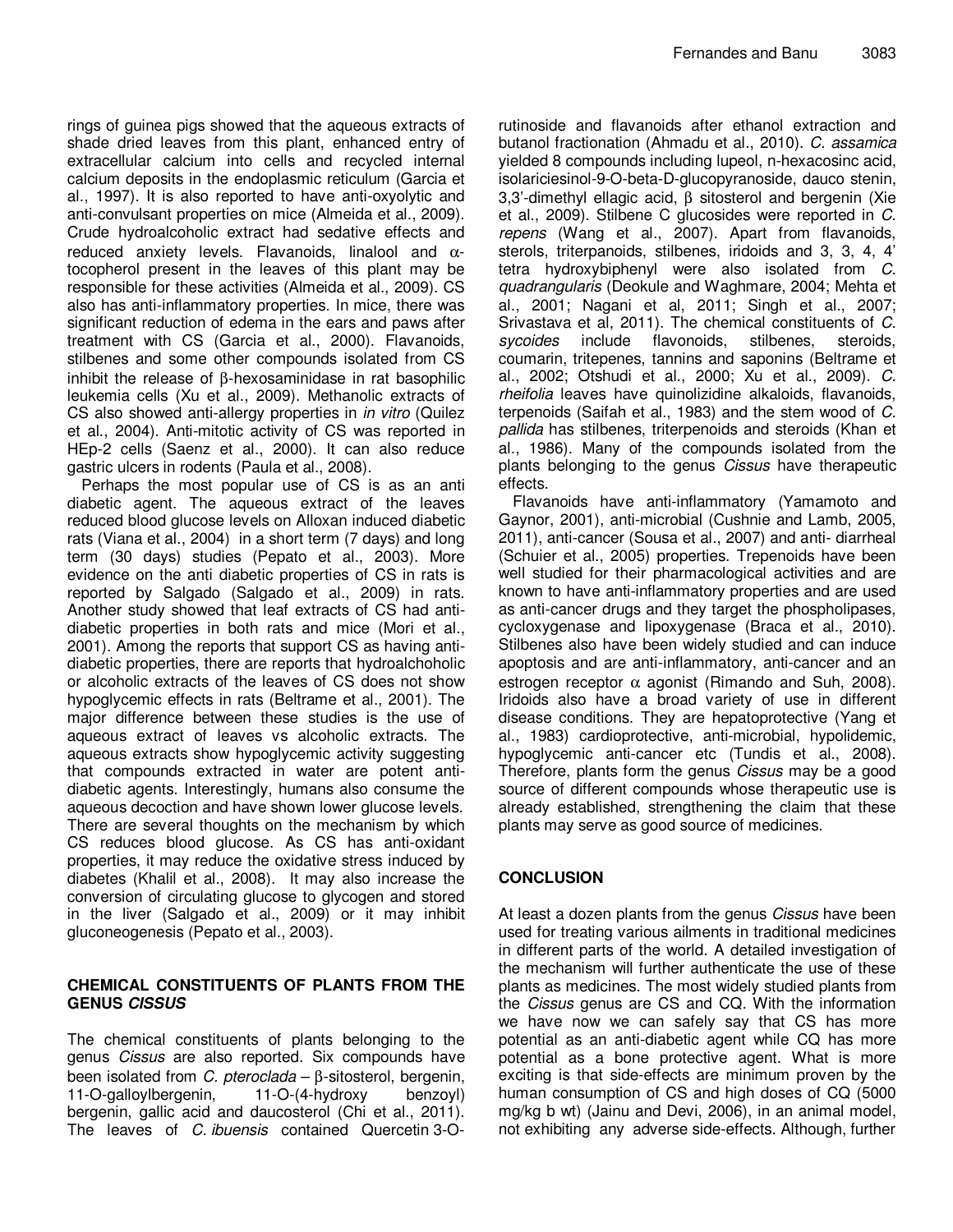studies are required to determine the concentration and detail the mechanisms by which they act, this group of plants may serve as a potential source for drugs to treat diabetes and bone loss and with more elaborate research may be used for treating other ailments like gastrointestinal protection and inflammation.

#### **ACKNOWLEDGEMENTS**

Authors acknowledge Juan Guerra for helping in the literature collection. Authors also wish to acknowledge the grant AT004259-04 from the National Institutes of Health (NIH), USA.

#### **REFERENCES**

- Ahmadu AA, Onanuga A, Aquino R (2010). Flavonoid glycosides from the leaves of Cissus ibuensis hook (vitaceae). Afr. J. Trad. Complement. Altern. Med., 7(3): 225-230.
- Alzoreky NS, Nakahara K (2003). Antibacterial activity of extracts from some edible plants commonly consumed in Asia. Int. J. Food Microbiol., 80(3): 223-230.
- Assob JC, Kamga HL, Nsagha DS, Njunda AL, Nde PF, Asongalem EA, Njouendou AJ, Sandjon B, Penlap VB (2011). Antimicrobial and toxicological activities of five medicinal plant species from Cameroon Traditional Medicine. BMC Complement. Altern. Med., 11: 70.
- Aswar UM, Bhaskaran S, Mohan V, Bodhankar SL (2010). Estrogenic activity of friedelin rich fraction (IND-HE) separated from Cissus quadrangularis and its effect on female sexual function. Pharmacogn. Res., 2(3): 138-145.
- Atawodi SE, Ameh DA, Ibrahim S, Andrew JN, Nzelibe HC, Onyike EO, Anigo KM, Abu EA, James DB, Njoku GC, Sallau AB (2002). Indigenous knowledge system for treatment of trypanosomiasis in Kaduna state of Nigeria. J. Ethnopharmacol., 79(2): 279-282.
- Athar M, Back JH, Kopelovich L, Bickers DR, Kim AL (2009). Multiple molecular targets of resveratrol: Anti-carcinogenic mechanisms. Arch. Biochem. Biophys., 486(2): 95-102.
- Barnes P, Bloom B, Nahin RL (2008). Complementary and alternative medicine use among adults and children: United States, 2007. National Health Statistics Reports, US Department of Health and Human Services. Center Dis. Control Prev., p. 12.
- Beltrame F, Sartoretto JL, Bazotte RB, Cuman RN, Cortez DAG (2001). Estudo fitoquimico e avaliacao do potencial antidiabetico do Cissus sicyiodes L (Vitaceae). Quimica Nova, 24: 783-785.
- Beltrame FL, Ferrei.ra AG, Cortez DA (2002). Coumarin glycoside from Cissus sicyoides. Nat. Prod. Lett., 16(4): 213-216.
- Bertelli AA, Das DK (2009). Grapes, wines, resveratrol, and heart health. J. Cardiovasc. Pharmacol., 54(6): 468-476.
- Braca A, Dal PF, Marzocco S, Autore G, Vassallo A, De Tommasi N (2010). Triterpene derivatives as inhibitors of protein involved in the inflammatory process: molecules interfering with phospholipase A2, cycloxygenase, and lipoxygenase. Curr. Drug Targets, 12(3): 302- 321.
- Chi CY, Wang F, Lei T, Xu SY, Hong AH, Cen YZ (2011). [Studies on the chemical constituents from Cissus pteroclada]. Zhong Yao Cai, 33(10): 1566-1568.
- Chidambara MKN, Vanitha A, Mahadeva SM, Ravishankar GA (2003). Antioxidant and antimicrobial activity of Cissus quadrangularis L. J. Med. Food, 6(2): 99-105.
- Chidambaram J, Carani VA (2010). Cissus quadrangularis stem alleviates insulin resistance, oxidative injury and fatty liver disease in rats fed high fat plus fructose diet. Food Chem. Toxicol., 48(8-9): 2021-2029.
- Chopra SS, Patel MR, Gupta LP, Datta IC (1975). Studies on Cissus quadrangularis in experimental fracture repair: effect on chemical parameters in blood. Indian J. Med. Res., 63(6): 824-828.
- Chopra SS, Patel MR, Awadhiya RP (1976). Studies of Cissus quadrangularis in experimental fracture repair: A histopathological study. Indian J. Med. Res., 64(9): 1365-1368.
- Cushnie TP, Lamb AJ (2005). Antimicrobial activity of flavonoids. Int. J. Antimicrob. Agents, 26(5): 343-356.
- Cushnie TP, Lamb AJ (2011). Recent advances in understanding the antibacterial properties of flavonoids. Int. J. Antimicrob. Agents, 38(2): 99-107.
- Dalzeil J (1958). Flora of West Tropical Africa, A Crown Agent for Oversea Publishing.
- Das DK, Mukherjee S, Ray D (2010). Resveratrol and red wine, healthy heart and longevity. Heart Fail. Rev., 15(5): 467-477.
- de Almeida ER, Rafael KR, Couto GB, Ishigami AB (2009). Anxiolytic and anticonvulsant effects on mice of flavonoids, linalool, and alphatocopherol presents in the extract of leaves of Cissus sicyoides L. (Vitaceae). J. Biomed. Biotechnol., 2009: 274740.
- de Paula FM, Nishijima CM, Seito LN, Dokkedal AL, Lopes-Ferreira M, Di Stasi LC, Vilegas W, Hiruma-Lima CA (2008). Gastroprotective effect of Cissus sicyoides (Vitaceae): involvement of microcirculation, endogenous sulfhydryls and nitric oxide. J. Ethnopharmacol., 117(1): 170-174.
- de Sousa RR, Queiroz KC, Souza AC, Gurgueira SA, Augusto AC, Miranda MA, Peppelenbosch MP, Ferreira CV, Aoyama H (2007). Phosphoprotein levels, MAPK activities and NFkappaB expression are affected by fisetin. J. Enzyme Inhib. Med. Chem., 22(4): 439-444.
- Deokule SS, Waghmare RK (2004). Pharmacognostic study of Cissus quadrangularis L. - A bone setting drug. J. Econ. Taxon. Bot., 28(4): 823-829.
- Garcia MD, Quilez AM, Saenz MT, Martinez-Dominguez ME, de la Puerta R (2000). Anti-inflammatory activity of Agave intermixta Trel. and Cissus sicyoides L., species used in the Caribbean traditional medicine. J. Ethnopharmacol., 71(3): 395-400.
- Garcia X, Cartas-Heredia L, Lorenzana-Jimenez M, Gijon E (1997). Vasoconstrictor effect of Cissus sicyoides on guinea-pig aortic rings. Gen. Pharmacol., 29(3): 457-462.
- Hasani-Ranjbar S, Nayebi N, Larijani B, Abdollahi M (2009). A systematic review of the efficacy and safety of herbal medicines used in the treatment of obesity. World J. Gastroenterol., 15(25): 3073- 3085.
- Irvine FR (1961). Woody Plants of Ghana, Oxford University Press, pp. 300-301.
- Jainu M, Devi CS (2004). Effect of Cissus quadrangularis on gastric mucosal defensive factors in experimentally induced gastric ulcer-a comparative study with sucralfate. J. Med. Food, 7(3): 372-376.
- Jainu M, Devi CS (2006). Gastroprotective action of Cissus quadrangularis extract against NSAID induced gastric ulcer: role of proinflammatory cytokines and oxidative damage. Chem. Biol. Interact., 161(3): 262-270.
- Jainu M, Mohan KV (2008). Protective role of ascorbic acid isolated from Cissus quadrangularis on NSAID induced toxicity through immunomodulating response and growth factors expression. Int. Immunopharmacol., 8(13-14): 1721-1727.
- Jainu M, Devi CS (2005). Attenuation of neutrophil infiltration and proinflammatory cytokines by Cissus quadrangularis: a possible prevention against gastric ulcerogenesis. J. Herb Pharmacother., 5(3): 33-42.
- Jainu M, Vijai MK, Devi CSS (2006). Gastroprotective effect of Cissus quadrangularis extract in rats with experimentally induced ulcer. Indian J. Med. Res., 123(6): 799-806.
- Jainu M, Vijaimohan K, Kannan K (2010). Cissus quadrangularis L. extract attenuates chronic ulcer by possible involvement of polyamines and proliferating cell nuclear antigen. Pharmacogn. Mag., 6(23): 225-233.
- Khalil NM, Pepato MT, Brunetti IL (2008). Free radical scavenging profile and myeloperoxidase inhibition of extracts from antidiabetic plants: Bauhinia forficata and Cissus sicyoides. Biol. Res., 41(2): 165-171.
- Khan MA, Nabi SG, Prakash S, Zaman A (1986). Pallidol, a Resveratrol Dimer from Cissus-Pallida. Phytochemistry, 25(8): 1945-1948.
- Kone WM, Atindehou KK, Terreaux C, Hostettmann K, Traore D, Dosso M (2004). Traditional medicine in north Cote-d'Ivoire: screening of 50 medicinal plants for antibacterial activity. J. Ethnopharmacol.,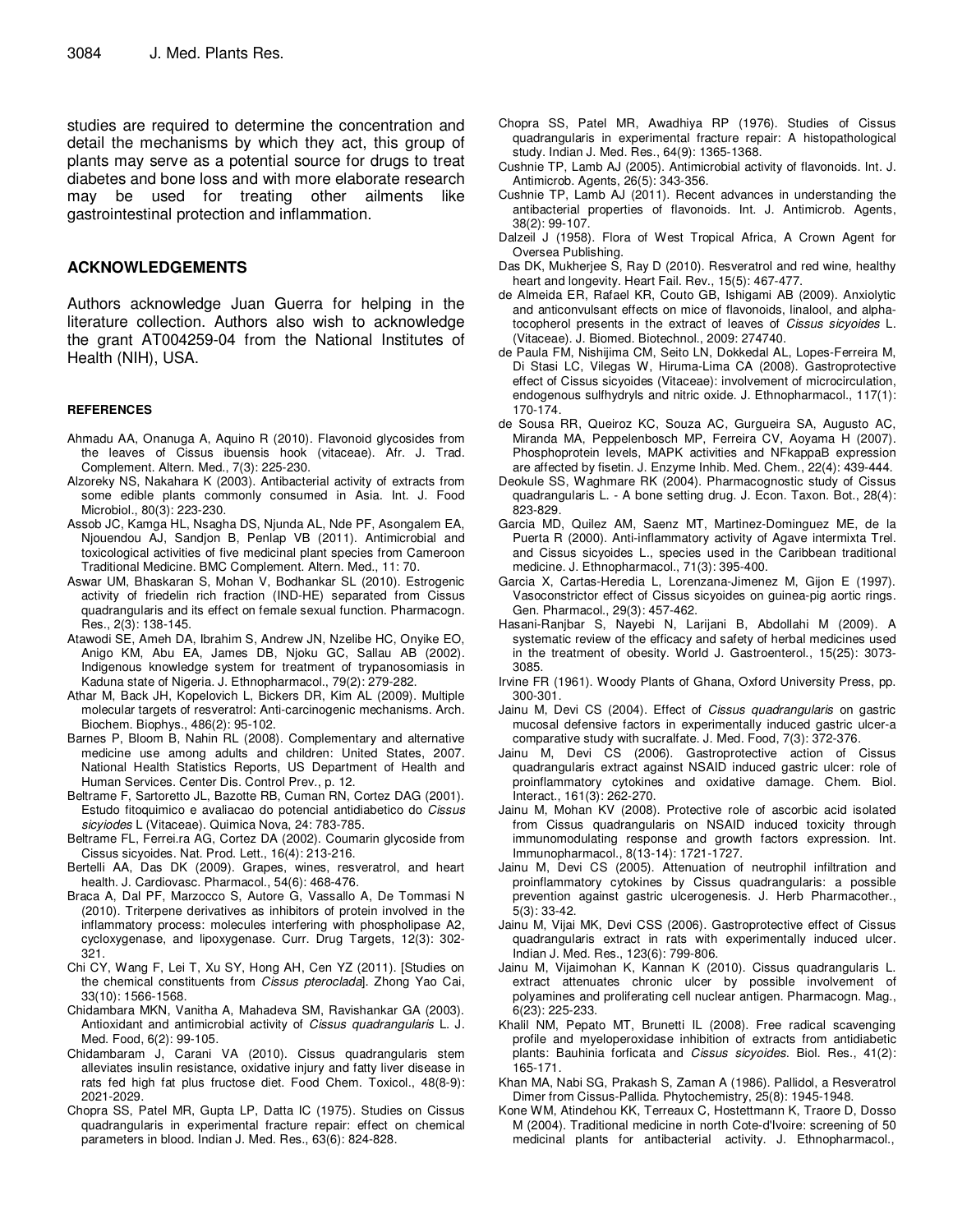93(1): 43-49.

- Kumar M, Rawat P, Dixit P, Mishra D, Gautam AK, Pandey R, Singh D, Chattopadhyay N, Maurya R (2010). Anti-osteoporotic constituents from Indian medicinal plants. Phytomedicine, 17(13): 993-999.
- Lans CA (2006). Ethnomedicines used in Trinidad and Tobago for urinary problems and diabetes mellitus. J. Ethnobiol. Ethnomed., 2: 45.
- Lassak EV, McCarthy T (1997). Australian Medicinal Plants. Reed Books, Victoria, Australia, P. 230.
- Line-Edwige M, Raymond FG, Francois E, Edouard NE (2009). Antiproliferative effect of alcoholic extracts of some Gabonese medicinal plants on human colonic cancer cells. Afr. J. Tradit. Complement. Altern. Med., 6(2): 112-117.
- Mehta M, Kaur N, Bhutani KK (2001). Determination of marker constituents from Cissus quadrangularis Linn. and their quantitation by HPTLC and HPLC. Phytochem. Anal., 12(2): 91-95.
- Moody JO, Ojo OO, Deyemo AA, Olumese PE, Ogundipe OO (2003). Anti-sickling potential of a Nigerian herbal formula (ajawaron HF) and the major plant component (Cissus populnea L. CPK). Phytother. Res., 17(10): 1173-1176.
- Mori T, Nishikawa Y, Takata Y, Kashuichi N, Ishihara N (2001). Effect of Insulina leaf extraction on development of diabetes. Comparison between normal, streptozotocin-induced diabetic rats and hereditary diabetic mice. J. Jpn. Soc. Nutr. Food Sci., 37: 15-20.
- Mothana RA, Mentel R, Reiss C, Lindequist U (2006). Phytochemical screening and antiviral activity of some medicinal plants from the island Soqotra. Phytother. Res., 20(4): 298-302.
- Muthusami S, Ramachandran I, Krishnamoorthy S, Govindan R, Narasimhan S (2011a). Cissus quadrangularis augments IGF system components in human osteoblast like SaOS-2 cells. Growth Horm. IGF Res., 21(6): 343-348.
- Muthusami S, Senthilkumar K, Vignesh C, Ilangovan R, Stanley J, Selvamurugan N, Srinivasan N (2011b). Effects of Cissus quadrangularis on the proliferation, differentiation and matrix mineralization of human osteoblast like SaOS-2 cells. J. Cell. Biochem., 112(4): 1035-1045.
- Nagani KV, Kevalia J, Chanda SV (2011). Pharmacognostical and phytochemical evaluation of stem of Cissus quadrangularis L. Int. J. Pharm. Sci. Res., 2: 2856-2862.
- Nalini G, Vinoth PV, Chidambaranathan N, Jeyasundari K (2011). Evaluation of Anti-tumour activity of Cissus quadrangularis Linn against Dalton's ascitic lymphoma and Erlich ascitic induced carcinoma in mice. Int. J. Pharm. Sci. Rev. Res., 8: 75-79.
- Newman DJ, Cragg GM (2007). Natural products as sources of new drugs over the last 25 years. J. Nat. Prod., 70(3): 461-477.
- Oben J, Kuate D, Agbor G, Momo C, Talla X (2006). The use of a Cissus quadrangularis formulation in the management of weight loss and metabolic syndrome. Lipids Health Dis., 5: 24.
- Oben JE, Enyegue DM, Fomekong GI, Soukontoua YB, Agbor GA (2007). The effect of Cissus quadrangularis (CQR-300) and a Cissus formulation (CORE) on obesity and obesity-induced oxidative stress. Lipids Health Dis., 6: 4.
- Oben JE, Ngondi JL, Momo CN, Agbor GA, Sobgui CS (2008). The use of a Cissus quadrangularis/Irvingia gabonensis combination in the management of weight loss: a double-blind placebo-controlled study. Lipids Health Dis., 7: 12.
- Ojekale AB, Lawal OA, Lasisi AK, Adeleke TI (2006). Phytochemisty and spermatogenic potentials of aqueous extract of Cissus populnea (Guill. and Per) stem bark. Sci. World J., 6: 2140-2146.
- Ojekale AB, Ojiako OA, Saibu GM, Lala A, Olodude OA (2007). Long term effects of aqueous stem bark extract of Cissus populnea (Guill. and Per.) on some biochemical parameters in normal rabbits. Afr. J. Biotechnol., 6(3): 247-251.
- Oleski A, Lindequist U, Mothana RA, Melzig MF (2006). Screening of selected Arabian medicinal plant extracts for inhibitory activity against peptidases. Pharmazie, 61(4): 359-361.
- Onyechi UA, Judd PA, Ellis PR (1998). African plant foods rich in nonstarch polysaccharides reduce postprandial blood glucose and insulin concentrations in healthy human subjects. Br. J. Nutr., 80(5): 419- 428.
- Osibote E, Noah N, Sadik O, McGee D, Ogunlesi M (2011). Electrochemical sensors, MTT and immunofluorescence assays for

 monitoring the proliferation effects of cissus populnea extracts on Sertoli cells. Reprod. Biol. Endocrinol., 9: 65.

- Otshudi AL, Foriers A, Vercruysse A, Van Zeebroeck A, Lauwers S (2000). In vitro antimicrobial activity of six medicinal plants traditionally used for the treatment of dysentery and diarrhoea in Democratic Republic of Congo (DRC). Phytomedicine, 7(2): 167-172.
- Panpimanmas S, Sithipongsri S, Sukdanon C, Manmee C (2011). Experimental comparative study of the efficacy and side effects of Cissus quadrangularis L. (Vitaceae) to Daflon (Servier) and placebo in the treatment of acute hemorrhoids. J. Med. Assoc. Thail., 93(12): 1360-1367.
- Panthong A, Supraditaporn W, Kanjanapothi D, Taesotikul T, Reutrakul V (2007). Analgesic, anti-inflammatory and venotonic effects of Cissus quadrangularis Linn. J. Ethnopharmacol., 110(2): 264-270. Parisuthiman D, Singhatanadgit W, Dechatiwongse T, Koontongkaew S (2009). Cissus quadrangularis extract enhances biomineralization through up-regulation of MAPK-dependent alkaline phosphatase activity in osteoblasts. In Vitro Cell Dev. Biol. Anim., 45(3-4): 194- 200.
- Pepato MT, Baviera AM, Vendramini RC, Perez MP, Kettelhut IC, Brunetti IL (2003). Cissus sicyoides (princess vine) in the long-term treatment of streptozotocin-diabetic rats. Biotechnol. Appl. Biochem., 37(Pt 1): 15-20.
- Potu BK, Rao MS, Kutty NG, Bhat KM, Chamallamudi MR, Nayak SR (2008). Petroleum ether extract of Cissus quadrangularis (LINN) stimulates the growth of fetal bone during intra uterine developmental period: a morphometric analysis. Clinics (Sao Paulo), 63(6): 815-820.
- Potu BK, Rao MS, Nampurath GK, Chamallamudi MR, Prasad K, Nayak SR, Dharmavarapu PK, Kedage V, Bhat KM (2009). Evidence-based assessment of antiosteoporotic activity of petroleum-ether extract of Cissus quadrangularis Linn. on ovariectomy-induced osteoporosis. Ups J. Med. Sci., 114(3): 140-148.
- Potu BK, Rao MS, Nampurath GK, Chamallamudi MR, Nayak SR, Thomas H (2010). Anti-osteoporotic activity of the petroleum ether extract of *Cissus quadrangularis* Linn. in ovariectomized Wistar rats. Chang Gung Med. J., 33(3): 252-257.
- Potu BK, Nampurath GK, Rao MS, Bhat KM (2011). Effect of Cissus quadrangularis Linn on the development of osteopenia induced by ovariectomy in rats. Clin. Ter., 162(4): 307-312.
- Quilez AM, Saenz MT, Garcia MD, de la Puerta R (2004). Phytochemical analysis and anti-allergic study of Agave intermixta Trel. and Cissus sicyoides L. J. Pharm. Pharmacol., 56(9): 1185- 1189.
- Rimando AM, Suh N (2008). Biological/chemopreventive activity of stilbenes and their effect on colon cancer. Planta Med., 74(13): 1635- 1643.
- Saenz MT, Garcia MD, Quilez A, Ahumada MC (2000). Cytotoxic activity of Agave intermixta L. (Agavaceae) and Cissus sicyoides L. (Vitaceae). Phytother. Res., 14(7): 552-554.
- Saifah E, Kelley CJ, Leary JD (1983). Constituents of the Leaves of Cissus-Rheifolia. J. Nat. Prod., 46(3): 353-358.
- Salgado JM, Mansi DN, Gagliardi A (2009). Cissus sicyoides: Analysis of glycemic control in diabetic rats through biomarkers. J. Med. Food, 12(4): 722-727.
- Schuier M, Sies, H, Illek B, Fischer H (2005). "Cocoa-related flavonoids inhibit CFTR-mediated chloride transport across T84 human colon epithelia." J. Nutr., 135(10): 2320-2325.
- Shirwaikar A, Khan S, Malini S (2003). Antiosteoporotic effect of ethanol extract of Cissus quadrangularis Linn. on ovariectomized rat. J. Ethnopharmacol., 89(2-3): 245-250.
- Singh G, Rawat P, Maurya R (2007). Constituents of Cissus quadrangularis. Nat. Prod. Res., 21(6): 522-528.
- Singh LM, Udupa KN (1962). Studies on "Cissus Quadrangularis" in fracture by using phosphorus 32. III. Indian J. Med. Sci., 16: 926-931.
- Srisook K, Palachot M, Mongkol N, Srisook E, Sarapusit S (2010). Antiinflammatory effect of ethyl acetate extract from Cissus quadrangularis Linn may be involved with induction of heme oxygenase-1 and suppression of NF-kappaB activation. J. Ethnopharmacol., 133(3): 1008-1014.
- Srivastava AK, Srivastava P, Behera BR, Shrivastava AK (2011). Pharmacosnostical and phytochemical investigation of Cissus quadrangularis Linn stem. Int. J. Pharm. Res. Dev., 2011: 207-215.